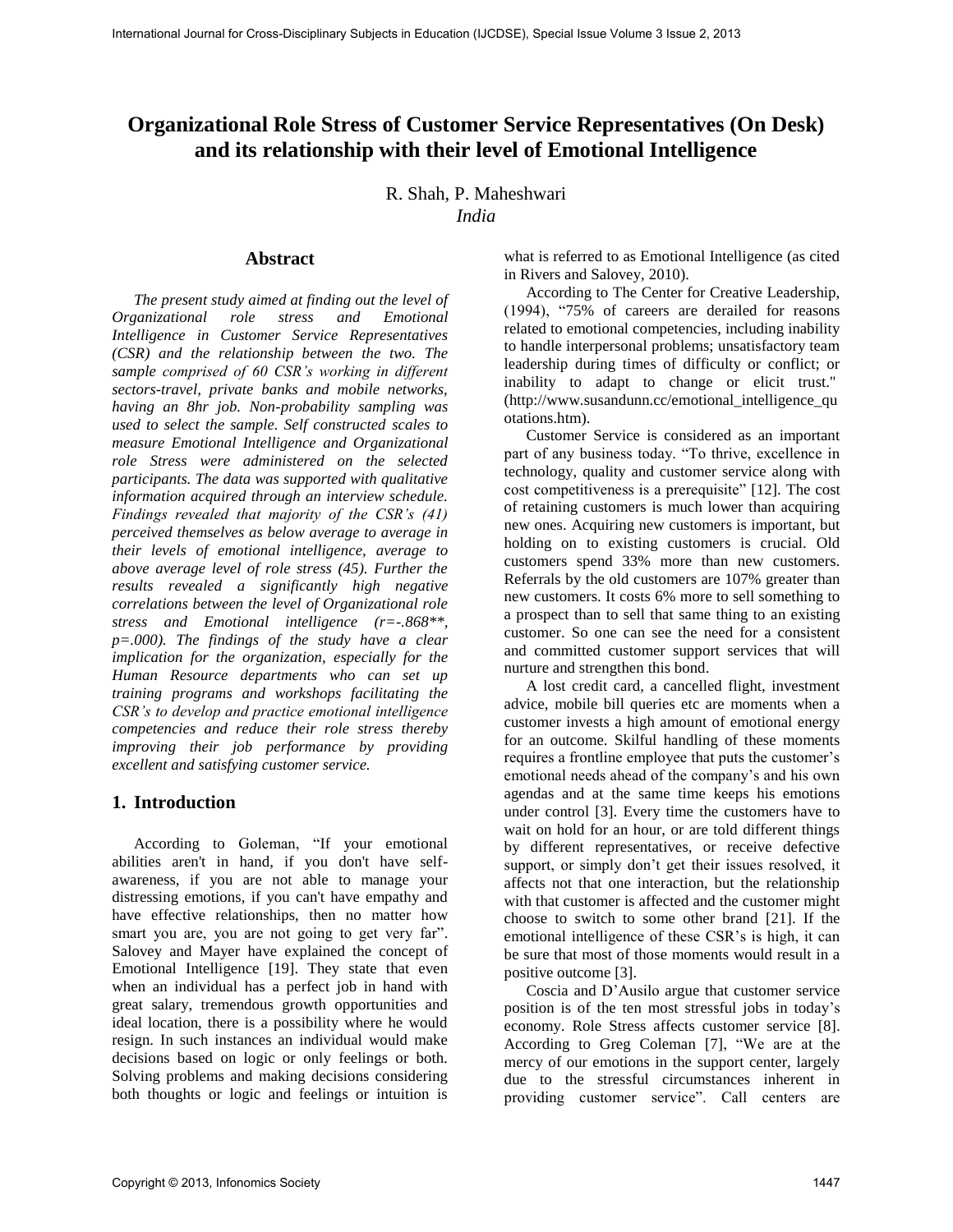providing jobs to a large number of young men and women in India. In spite of good salaries and facilities for employees this sector has high turn-over rate. This is because of Role Stress. The primary source of stress here lies in the inherent nature of the job which include spending hours on the phone; dealing with people on a continuous basis, and working under constant pressure to deliver quality service along with volumes on calls. They do not have the liberty to get off the phone and often have no time to recover from an awkward call or customer rejection in person [13].

Work can get frustrating, especially when dealing with irritating and abusive customers. The employees have been reporting the symptoms of mental and physical ill health such as nervousness, chronic fatigue, body ache, insomnia, nausea, anxiety, restlessness, irritability and even depression [2]. All these conditions may be the result of stress. "Stress is definitely a factor. When an individual is stressed, his cognitive brain shuts down, which decreases problem solving and cognitive thinking, so one can't solve the customer's problem. Also, one may experience an amygdala hijack where emotions take over" [9]. "Through emotional self awareness, stress tolerance, self actualization, happiness and optimism, you create resilience. That way, when stressful things happen, you can cope with them in a positive way. If these five areas are low on the EQi, it is a burnout indicator and there can be problems with performance, illnesses etc" [9]. Thus an important aspect of Emotional Intelligence is to help the individual deal with stress which eventually leads to success and profit for the organization [20]. International Journal for the Society Subpolar International Journal Towards and Cross-Disciplinary Subjects in Eq. 2013<br>
Subjects in Education (III) the of Soci of Collection (III) the special Action (III) the special In

The present study aimed at finding out the level of organizational role stress in customer service representatives and its interrelationship with the level of emotional intelligence among the CSR's.

# **2. Methods**

# **2.1. Sample**

The sample consisted of 60 employees working in the customer service department of different industry (like travel, mobile networks, banks), having an 8hr (9am to 5pm) job. They belonged to nuclear families with minimum qualification being HSC. The minimum age of the employee's being 18years, with an experience of 1 to 3 years in the present job. Judgmental/ purposive or non-probability sampling was used to select the sample.

#### **2.1.1. Tools used**

#### **A. Self - constructed emotional intelligence scale**

The tool was based on framework of Goleman and Boyatizis that covered four main domains: self awareness, self management, social awareness and relationship management and twenty-one sub domains of emotional intelligence [11]. The number of items under each sub domain was not equal as the number of skills representing each sub domain was varied. The items were made keeping in mind their relevance to the customer service setting. The scale consisted of 108 items out of which 68 items were positive while 40 items needed to be scored reversely. Each item was rated on a 1-5 point rating scale where 1 represented to a very small extent and 5-To a very large extent. The minimum obtainable score was 108 and maximum score was 540. Reliability analysis using Cronbach's Alpha of this scale was .985 (high internal consistency).

#### **B. Self-constructed role stress scale**

The tool comprised of 52 items. The items in the test tapped 10 dimensions which were: Self Role Distance (6 items), Inter Role Distance (4 items), Role Stagnation (6 items), Role Isolation (4 items), Role Ambiguity (5 items), Role Expectation Conflict (5 items), Role Overload (6 items), Role Erosion (4 items), Resource Inadequacy (6 items) and Personal Inadequacy (5 items). The number of items under each domain was not equal. A 5-point rating scale was used where 1 indicated 'To a very small extent' and 5 indicated 'To a very large extent', primarily to avoid socially relevant answers. The minimum score was 52 and maximum score was 260. Reliability analysis was done using Cronbach's Alpha and this tool was found to have high internal consistency (alpha= .983).

#### **C. Self constructed interview schedule.**

It had two sections: one on EI and the other on organizational role stress. Questions were framed to gather qualitative data on the two sections. These questions gathered information with regard to the perceived EI skills that are required for the job of a CSR and the major stressors experienced in the role of a CSR.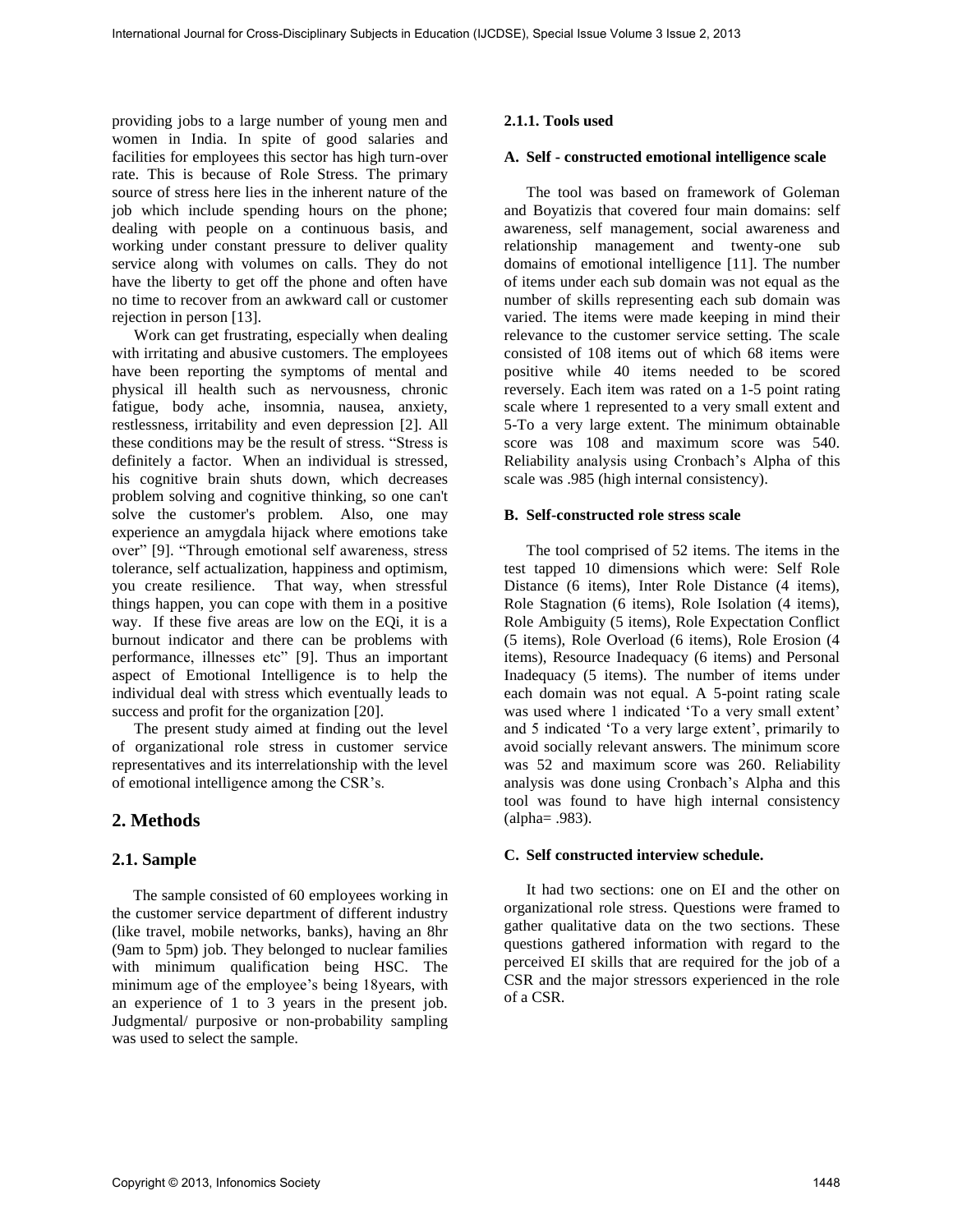# **3. Results**

In order to measure the level of role stress in the customer service representatives (on desk/ frontline), a self constructed Organizational role stress scale (based on the Organizational role stress scale of Pareek [16]) was used. Out of the 60 participants, 30 participants reported above average level of role stress. The mean score of the participants on the scale, also fell above the theoretical midpoint clearly indicating that majority of participants were experiencing stress in relation to their role [Refer to Table 1]

Table 1. Frequencies of participants in different Levels of Role Stress (N=60)

| Categories         |    |
|--------------------|----|
| Well below average |    |
| Below average      |    |
| Average            | 15 |
| Above average      | 21 |
| Well above average |    |

On emotional intelligence scale, majority of participants perceived themselves as having average (22) or below average (19) level of EI [Refer to Table 2]

Table 2. Frequencies of participants in different Levels of Emotional Intelligence (N=60)

| ECVUS OF EMPORTUNISME MICHIGATIC (19–00) |    |  |  |  |
|------------------------------------------|----|--|--|--|
| Categories                               |    |  |  |  |
| Well below average                       |    |  |  |  |
| Below average                            | 19 |  |  |  |
| Average                                  | 22 |  |  |  |
| Above average                            | 19 |  |  |  |
| Well above average                       |    |  |  |  |

A significant negative strong correlation was found between the perceived level of emotional intelligence and perceived organizational role stress  $(r = -.868, ...)$ p=0.000) [Refer to Table3], thereby, indicating that higher the perceived level of emotional intelligence, lower was the level of role stress perceived.

Further, correlations were computed between the domains of emotional intelligence and the domains of organizational role stress. It was found that each domain of emotional intelligence (self awareness, self management, social management and relationship management) had a significant negative strong correlation with all the domains of role stress, i.e., inter-role distance, role stagnation, role-expectation conflict, role erosion, role overload, role isolation, role ambiguity, self-role distance, personal inadequacy, resource inadequacy (see Table 4). It was interesting to note that in comparison to other domains of EI, social management had higher correlation values across the eight domains of EI indicating that lower on empathy, service orientation and organizational awareness, higher the perceived level of stress (see Table 4).

Table 3. Relationship between the level of emotional intelligence and the level of organizational role stress

| $(N=60)$                  |                        |                               |  |  |  |
|---------------------------|------------------------|-------------------------------|--|--|--|
|                           |                        | Organizational role<br>stress |  |  |  |
| emotional<br>intelligence | Pearson<br>Correlation | $-0.868**$                    |  |  |  |
|                           | Sig. (2-tailed)        | .000                          |  |  |  |
|                           | N                      | 60                            |  |  |  |

\* Correlation is significant at the 0.01 level (2-tailed).

According to majority of respondents (39), emotional skills were required for customer service representative whereas some respondents (21) were of the opinion that emotional skills were not important to be a successful customer service representative. According to respondents who said that emotional skills are required, communication was chosen by majority of respondents (19) followed by relationship building chosen by 12 respondents and confidence chosen by 11 respondents. Some of the other skills given by respondents were being polite, convincing power, understanding customer requirements, trust, problem solving, assertiveness, positivity and handling frustration. Of these, majority skills/competencies (43) fell into the relationship domain followed by 26 skills into the self management domain of EI .When participants rated themselves on the EI scale, they perceived themselves to be low on these domains where the mean fell below the theoretical midpoint. Some of the respondents (21) who said that emotional skills were not required, they listed few other skills which they thought were required like intelligence (4), proper knowledge/information (4), quick thinking (3), clarity (3), system operation (1) and professionalism (1). INTERNATION CORRECTION CONSULTER CORRECTION CONSULTER THE CROSS-DISC CONSULTER THE CROSS-DISC CROSS-DISC CONSULTER THE CROSS-DISC CONSULTER CONSULTER CONSULTER CONSULTER CONSULTER CONSULTER CONSULTER CONSULTER CONSULTER C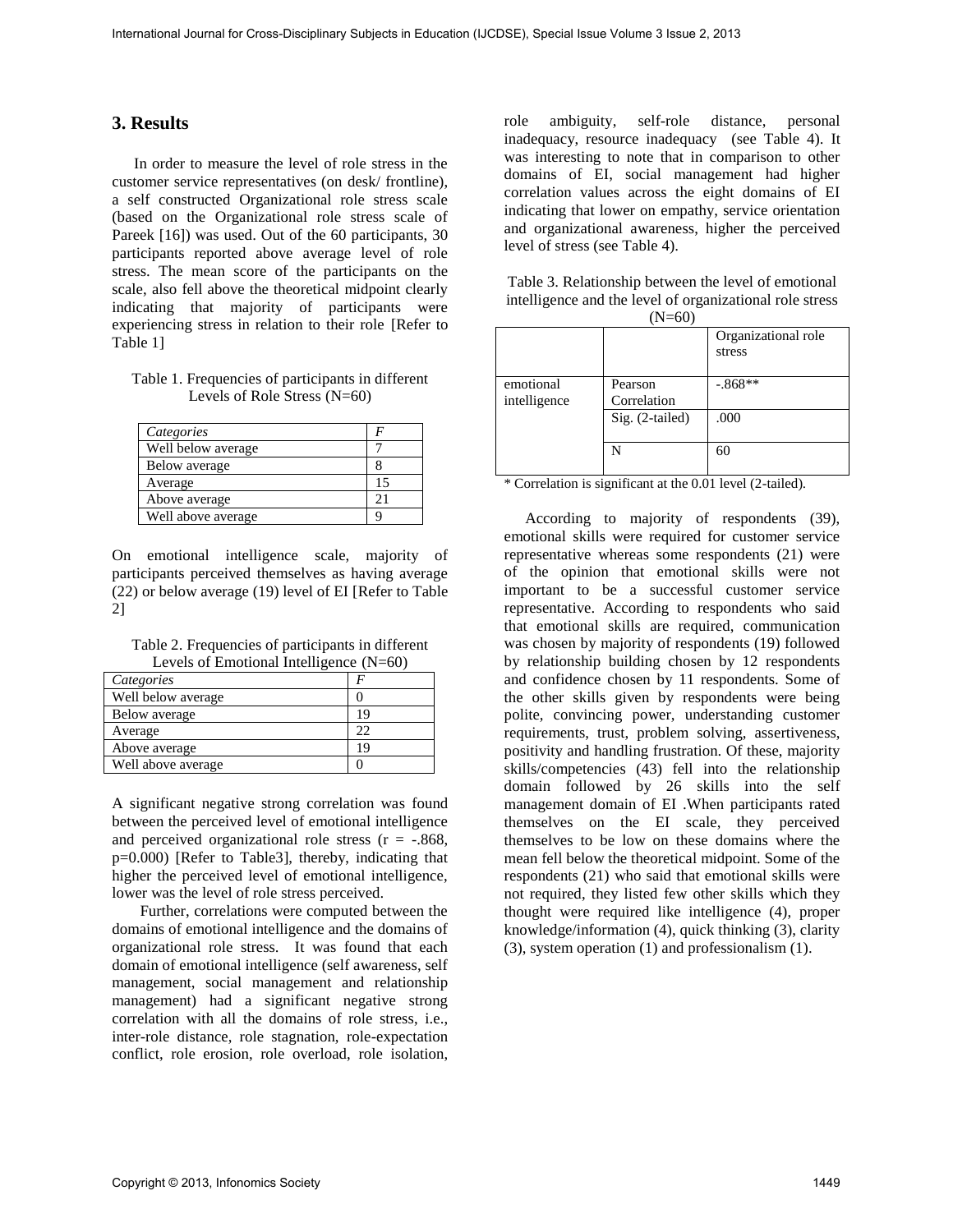|                                                                                                |                                                                                                                                                                                                                                                                                                                                                                                                                                                                                                                                                                                                                                                                                                                                                                                                                                                                                                                                                                                                                                                                                                                                                                                                                                                                              |                           | International Journal for Cross-Disciplinary Subjects in Education (IJCDSE), Special Issue Volume 3 Issue 2, 2013 |                               |                           |                          |                          |                           |                           |                           |
|------------------------------------------------------------------------------------------------|------------------------------------------------------------------------------------------------------------------------------------------------------------------------------------------------------------------------------------------------------------------------------------------------------------------------------------------------------------------------------------------------------------------------------------------------------------------------------------------------------------------------------------------------------------------------------------------------------------------------------------------------------------------------------------------------------------------------------------------------------------------------------------------------------------------------------------------------------------------------------------------------------------------------------------------------------------------------------------------------------------------------------------------------------------------------------------------------------------------------------------------------------------------------------------------------------------------------------------------------------------------------------|---------------------------|-------------------------------------------------------------------------------------------------------------------|-------------------------------|---------------------------|--------------------------|--------------------------|---------------------------|---------------------------|---------------------------|
|                                                                                                |                                                                                                                                                                                                                                                                                                                                                                                                                                                                                                                                                                                                                                                                                                                                                                                                                                                                                                                                                                                                                                                                                                                                                                                                                                                                              |                           |                                                                                                                   |                               |                           |                          |                          |                           |                           |                           |
| Table 4. Relationship between domains of EI and domains of organizational role stress $(N=60)$ |                                                                                                                                                                                                                                                                                                                                                                                                                                                                                                                                                                                                                                                                                                                                                                                                                                                                                                                                                                                                                                                                                                                                                                                                                                                                              |                           |                                                                                                                   |                               |                           |                          |                          |                           |                           |                           |
|                                                                                                | Inter-role<br>Distance                                                                                                                                                                                                                                                                                                                                                                                                                                                                                                                                                                                                                                                                                                                                                                                                                                                                                                                                                                                                                                                                                                                                                                                                                                                       | Role<br>Stagnation        | Role-<br>expectation<br>conflict                                                                                  | Role<br>Erosio<br>$\mathbf n$ | Role<br>Overload          | Role<br>Isolation        | Selfrole<br>Distance     | Role<br>ambiguit<br>y     | Personal<br>Inadequacy    | Resource<br>Inadequacy    |
| Self<br>awareness                                                                              |                                                                                                                                                                                                                                                                                                                                                                                                                                                                                                                                                                                                                                                                                                                                                                                                                                                                                                                                                                                                                                                                                                                                                                                                                                                                              |                           |                                                                                                                   |                               |                           |                          |                          |                           |                           |                           |
| Pearson<br>Correlation                                                                         | $-764$ <sup>**</sup> )                                                                                                                                                                                                                                                                                                                                                                                                                                                                                                                                                                                                                                                                                                                                                                                                                                                                                                                                                                                                                                                                                                                                                                                                                                                       | $-.700$ <sup>**</sup> )   | $-.781$ <sup>**</sup> )                                                                                           | $.687$ <sup>*</sup><br>$*)$   | $-.779$ <sup>(**)</sup> ) | $.750$ <sup>(**)</sup> ) | $.786$ <sup>(**)</sup> ) | $-.730$ <sup>(**)</sup> ) | $-.789$ <sup>**</sup> )   | $-.764$ <sup>(**)</sup> ) |
| Sig. $(2-$<br>tailed)                                                                          | .000                                                                                                                                                                                                                                                                                                                                                                                                                                                                                                                                                                                                                                                                                                                                                                                                                                                                                                                                                                                                                                                                                                                                                                                                                                                                         | .000                      | .000                                                                                                              | .000                          | .000                      | .000                     | .000                     | .000                      | .000                      | .000                      |
| N                                                                                              | 60                                                                                                                                                                                                                                                                                                                                                                                                                                                                                                                                                                                                                                                                                                                                                                                                                                                                                                                                                                                                                                                                                                                                                                                                                                                                           | 60                        | 60                                                                                                                | 60                            | 60                        | 60                       | 60                       | 60                        | 60                        | 60                        |
| Self<br>management                                                                             |                                                                                                                                                                                                                                                                                                                                                                                                                                                                                                                                                                                                                                                                                                                                                                                                                                                                                                                                                                                                                                                                                                                                                                                                                                                                              |                           |                                                                                                                   |                               |                           |                          |                          |                           |                           |                           |
| Pearson<br>Correlation                                                                         | $-.797$ <sup>**</sup> )                                                                                                                                                                                                                                                                                                                                                                                                                                                                                                                                                                                                                                                                                                                                                                                                                                                                                                                                                                                                                                                                                                                                                                                                                                                      | $-.762$ <sup>**</sup> )   | $-.829$ <sup>(**)</sup> )                                                                                         | $.762$ <sup>*</sup><br>$*)$   | $-.834$ <sup>(**)</sup> ) | $-.785$ <sup>**</sup> )  | $.837$ <sup>(**)</sup> ) | $-.774$ <sup>(**)</sup> ) | $-.845$ <sup>(**)</sup> ) | $-.828$ <sup>(**)</sup> ) |
| Sig. $(2-$<br>tailed)                                                                          | .000                                                                                                                                                                                                                                                                                                                                                                                                                                                                                                                                                                                                                                                                                                                                                                                                                                                                                                                                                                                                                                                                                                                                                                                                                                                                         | .000                      | .000                                                                                                              | .000                          | .000                      | .000                     | .000                     | .000                      | .000                      | .000                      |
| N                                                                                              | 60                                                                                                                                                                                                                                                                                                                                                                                                                                                                                                                                                                                                                                                                                                                                                                                                                                                                                                                                                                                                                                                                                                                                                                                                                                                                           | 60                        | 60                                                                                                                | 60                            | 60                        | 60                       | 60                       | 60                        | 60                        | 60                        |
| Social<br>management                                                                           |                                                                                                                                                                                                                                                                                                                                                                                                                                                                                                                                                                                                                                                                                                                                                                                                                                                                                                                                                                                                                                                                                                                                                                                                                                                                              |                           |                                                                                                                   |                               |                           |                          |                          |                           |                           |                           |
| Pearson<br>Correlation                                                                         | $-.807$ <sup>**</sup> )                                                                                                                                                                                                                                                                                                                                                                                                                                                                                                                                                                                                                                                                                                                                                                                                                                                                                                                                                                                                                                                                                                                                                                                                                                                      | $-.769$ <sup>**</sup> )   | $-.847$ <sup>**</sup> )                                                                                           | $.740(*$<br>$*)$              | $-.830(**)$               | $-.803$ <sup>**</sup> )  | $.860$ <sup>(**)</sup> ) | $-.795$ <sup>(**)</sup> ) | $-.825$ <sup>**</sup> )   | $-.824$ <sup>(**)</sup> ) |
| $Sig. (2-$<br>tailed)                                                                          | .000                                                                                                                                                                                                                                                                                                                                                                                                                                                                                                                                                                                                                                                                                                                                                                                                                                                                                                                                                                                                                                                                                                                                                                                                                                                                         | .000                      | .000                                                                                                              | .000                          | .000                      | .000                     | .000                     | .000                      | .000                      | .000                      |
| N                                                                                              | 60                                                                                                                                                                                                                                                                                                                                                                                                                                                                                                                                                                                                                                                                                                                                                                                                                                                                                                                                                                                                                                                                                                                                                                                                                                                                           | 60                        | 60                                                                                                                | 60                            | 60                        | 60                       | 60                       | 60                        | 60                        | 60                        |
| Relationship<br>management                                                                     |                                                                                                                                                                                                                                                                                                                                                                                                                                                                                                                                                                                                                                                                                                                                                                                                                                                                                                                                                                                                                                                                                                                                                                                                                                                                              |                           |                                                                                                                   |                               |                           |                          |                          |                           |                           |                           |
| Pearson<br>Correlation                                                                         | $-.781$ <sup>**</sup> )                                                                                                                                                                                                                                                                                                                                                                                                                                                                                                                                                                                                                                                                                                                                                                                                                                                                                                                                                                                                                                                                                                                                                                                                                                                      | $-.738$ <sup>(**)</sup> ) | $-802$ <sup>**</sup> )                                                                                            | $.703$ <sup>*</sup><br>$*)$   | $-791$ <sup>**</sup> )    | $-.740$ <sup>**</sup> )  | $.797$ <sup>(**)</sup> ) | $-722$ <sup>**</sup> )    | $-.762$ <sup>**</sup> )   | $-.783$ <sup>(**)</sup> ) |
| Sig. (2-<br>tailed)                                                                            | .000                                                                                                                                                                                                                                                                                                                                                                                                                                                                                                                                                                                                                                                                                                                                                                                                                                                                                                                                                                                                                                                                                                                                                                                                                                                                         | .000                      | .000                                                                                                              | .000                          | .000                      | .000                     | .000                     | .000                      | .000                      | .000                      |
| N                                                                                              | 60                                                                                                                                                                                                                                                                                                                                                                                                                                                                                                                                                                                                                                                                                                                                                                                                                                                                                                                                                                                                                                                                                                                                                                                                                                                                           | 60                        | 60                                                                                                                | 60                            | 60                        | 60                       | 60                       | 60                        | 60                        | 60                        |
|                                                                                                | ** coordation is significant at the 0.01 level (2 tailed)<br>experienced stress in this role. Some of the stressors<br>they listed were monotonous nature of job, meeting<br>The reasons for why emotional skills were important<br>for this role, got answers like 'because there is<br>targets pressure / deadlines, Shift timing / rotational<br>constant interaction with customers', 'to reduce<br>shift, abusive clients, no time for family/ social life,<br>stress', 'to decrease conflicts' and 'to handle different<br>multiple clients at time, conversation with clients,<br>types of people' (see Table 5)<br>maintaining relations with customer and language of<br>Respondents were also asked about the stresses they<br>client. Majority (41) responses fell in the role<br>overload domain followed by role stagnation domain<br>encounter while working as a customer service<br>representative. These responses were then classified<br>with 16 responses and role expectation conflict<br>into the ten domains of organizational role stress.<br>domain with 11 responses thus indicating that<br>majority of CSR's found their role stressful because<br>Most of the participants (45) said that they<br>they experienced overload in the role or they |                           |                                                                                                                   |                               |                           |                          |                          |                           |                           |                           |
| Copyright © 2013, Infonomics Society                                                           |                                                                                                                                                                                                                                                                                                                                                                                                                                                                                                                                                                                                                                                                                                                                                                                                                                                                                                                                                                                                                                                                                                                                                                                                                                                                              |                           |                                                                                                                   |                               |                           |                          |                          |                           |                           | 1450                      |

| Table 4. Relationship between domains of EI and domains of organizational role stress (N=60) |  |  |  |
|----------------------------------------------------------------------------------------------|--|--|--|
|----------------------------------------------------------------------------------------------|--|--|--|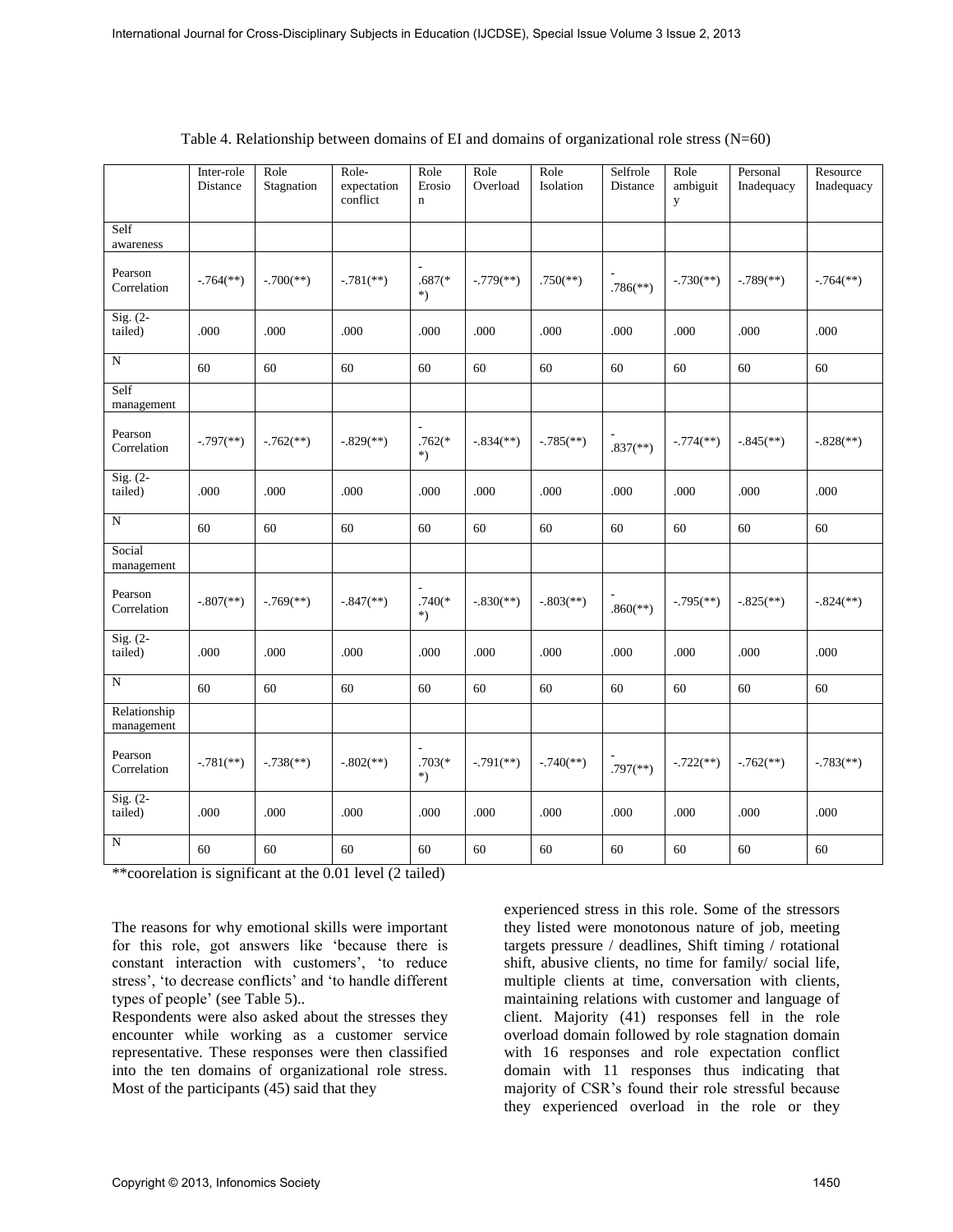perceived themselves as stagnated in their role. [Refer to table 6].

| Table 5. The EI skills that are perceived as important |
|--------------------------------------------------------|
| by CSR and their frequencies $(N=60)$                  |

| Yes responses $(n=39)$                         |    |
|------------------------------------------------|----|
| Self awareness (confidence, controlling)<br>13 |    |
| anger/frustration)                             |    |
| Self management (thinking in a positive        | 26 |
| manner, trust, commitment)                     |    |
| Social management (empathy, helping the        | 10 |
| clients, listening effectively)                |    |
| Relationship management (communication,        | 43 |
| problem solving, handling clients tactfully,   |    |
| conflict management, convincing power)         |    |
| No responses $(n=21)$                          |    |
| Quick thinking                                 | 3  |
| Social Attachment                              |    |
| Professionalism                                | 1  |
| Proper knowledge/information                   | 5  |
| Clarity                                        | 3  |
| <b>System Operation</b>                        | 1  |
| Intelligence (no emotions).                    |    |

Table 6. Frequencies of responses in relation to the reasons for why the role of a CSR is stressful  $(N=60)$ 

| Stressors (yes = $45$ )                          |                         |
|--------------------------------------------------|-------------------------|
| Role overload (meeting deadlines, targets,       | 41                      |
| dealing with multiple clients at a time, have to |                         |
| be updated with new information)                 |                         |
| Role stagnation (no growth opportunities,        | 16                      |
| monotonous job                                   |                         |
| Role expectation conflict (maintaining           | 11                      |
| relationship with client, even you don't want    |                         |
| to)                                              |                         |
| Inter-role distance (no time to socialize with   | 10                      |
| family and friends, due to shift changes)        |                         |
| Self role distance (cannot relate to the job)    | 4                       |
| Personal inadequacy (no proper training, skills) | 3                       |
| Resource inadequacy (noisy atmosphere, faulty    | 3                       |
| system operating machines)                       |                         |
| $(No=15)$                                        |                         |
| Money                                            |                         |
| Supervisor is helpful                            | 5                       |
| Duty to do the job                               | $\overline{\mathbf{3}}$ |

# **4. Discussion**

"Smart innovative brand is represented by smart innovative people. Ex: Apple-The brand is smart, but their Customer service is smarter! Customer service is actually a part of brand promise. Therefore, here customer service becomes very important. You as organizations do not want to become one in a million." (personal face to face communication, Freedman, September 23, 2011). They not only have

plenty of frontline staff, but do they have helpful, engaged, fun, and knowledgeable employees [5]. This could be attributed as one of the major reasons why apple as a brand has fan followers who are loyal and happy! A customer on the consumer court forum had complained, "*I have not been able to receive SMS from a particular number. I went to customer care to file a complaint. Miss X attended me. When I told her about my issue she said the network is down, come after 1 pm. I again called up and some guy picked up the call, when I asked his name he refused. I asked him to connect me to his immediate boss, but he put me on hold for half an hour and then said i will have to wait for some more time. This is the worst customer service that I've seen in my life. Rather than customer care service it should be named customer embarrassment service. I don't know whether they don't understand English or they are not well trained or they are not qualified enough. Whatever be the reason its impacted me so negatively that I am not going to use Y communication ever again in my life."* International Journal for the Coron Cross-Discrime international Form of the Cross-Disciplinary Subjects in Equinometric international Form of the Cross-Discrime international Form of the Cross-Disciplinary Subjects in Eq

[\(http://www.consumercourtforum.in/f49/complaint-](http://www.consumercourtforum.in/f49/complaint-against-reliance-communication-their-customer-care-dept-16477/)

[against-reliance-communication-their-customer-care](http://www.consumercourtforum.in/f49/complaint-against-reliance-communication-their-customer-care-dept-16477/)dept-16477/ ). This is a clear illustration of how lack of EI skills like empathy, communication, conflict management, on the part of the customer service providers lead to frustration and dissatisfaction among their clients as well as gives them opportunity to tell their friends, family and colleagues about the negative experience they have encountered, thus convincing them to switch over from that organization/brand as well [4].

A study done in the United States across 784 call centers has concluded that on a scale of 1 through 10 (Ten being highest) a whopping 32% of customer service representatives rate their stress level at 10, while the majority averaged a stress level of 7. [\(http://www.customerservicepoint.com/relief-](http://www.customerservicepoint.com/relief-stress.html)

stress.html). According to Jeff Crouse, a call center employee who has done a course in EI "The biggest stress I can remember would be dealing with a lot of customer's at one time (e.g. having calls waiting, unhappy customers, etc.)" (Personal communication, via e-mail, July 29, 2011). Thus, Managing stress is an essential job skill for the successful customer service professional. Typically customer service representatives experience burnout from two sources: 1) repetitive routine requests, and 2) frustrated customers. The combination can lead to stress, unless the representatives manage their responses well. [\(http://www.donnaearltraining.com/Articles/StressM](http://www.donnaearltraining.com/Articles/StressManagementTips.html) anagementTips.html).

As observed in the results, a significant negative strong correlation was found between the perceived level of emotional intelligence and perceived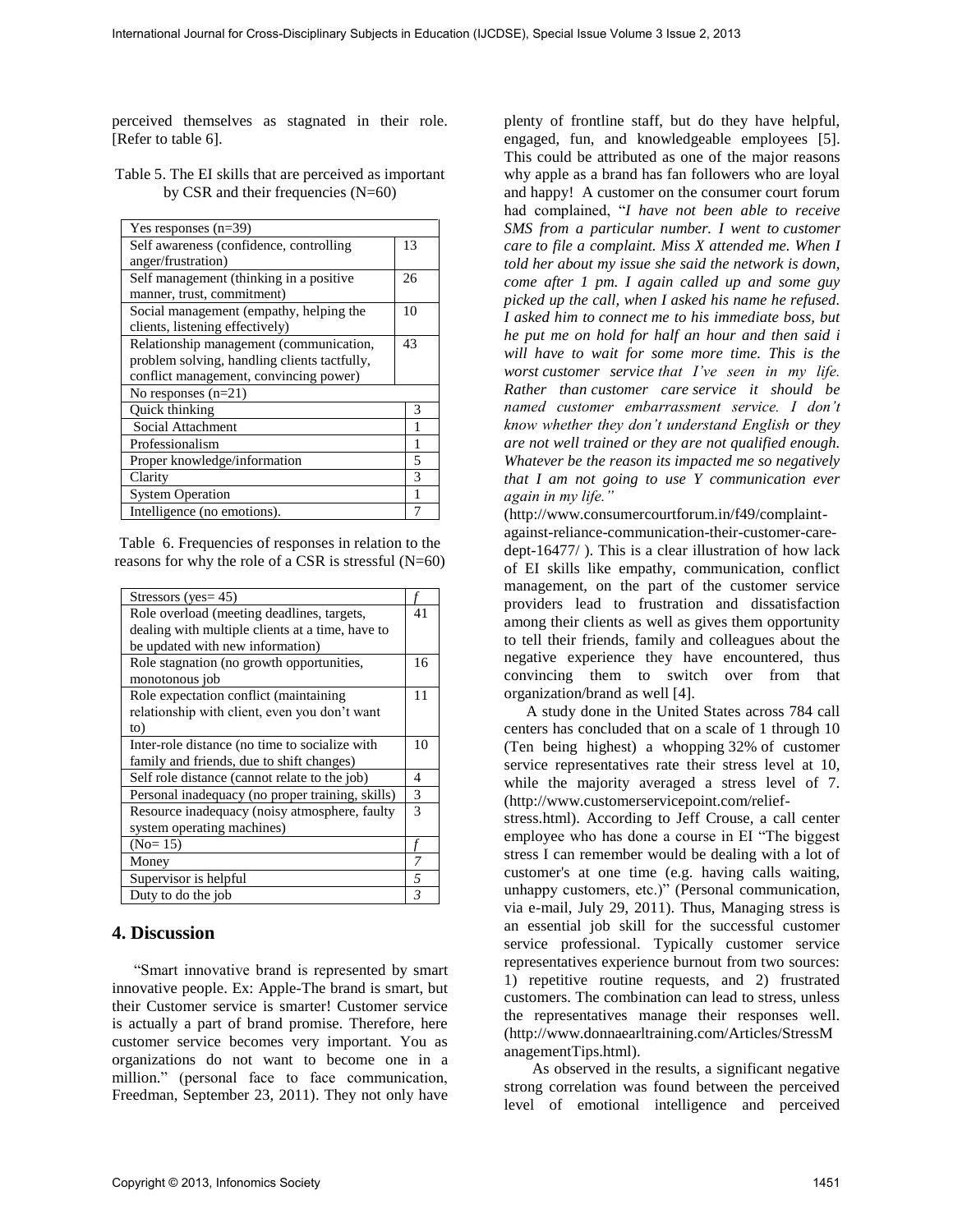organizational role stress ( $r = -.868$ ,  $p=0.000$ ) of the CSR's indicating that lower the EI, higher the perceived role stress. In a study by Oginska et al., the results confirmed an essential, but not very strong, role of emotional intelligence in perceiving role stress and preventing employees of human services from negative health outcomes [14]. They concluded that when an individual effectively deals with emotions and emotional information in the workplace, he/she is better able to cope with role stress. The job profile of a CSR itself demands that the CSR be high on the emotional skill. If the CSR is low on this skill, he/ she will have difficulty dealing with abusive/ aggressive clients. The CSR might also avoid facing the conflict .They would then focus on the customer rather than the issue and with hold bad feelings about a negative interaction that he/she has had with the customer. "Eventually all these negative feelings get bottled up which would harm the CSR both emotionally and physically". (Jeff, CSR, personal communication via email, 2011). According to RoopRai and Kumar [18], emotional intelligence correlates negatively with stress and anxiety, and it is also predicted through levels of Stress and Anxiety thus indicating that low or high levels of EI, to some extent certainly establish a relationship with both stress and anxiety (http://asbbs.org/files/2009/PDF/R/Rooprai.pdf). In case of job of a CSR the strong negative relationship between the two is justified, because there is an inherent demand of the job to handle multiple clients, different moods of the customers, meeting the constantly changing demands of the clients etc and thus as discussed earlier, the competencies of adaptability, empathy, initiative, communication, building bonds, conflict management (EI competencies) etc are highly needed to be effective and for providing quality customer services and satisfaction to the clients. Green also found that the successful CEO's and senior managers in Australia had high levels of EI in comparison to the general workforce. These elevated levels of EI skills were more likely to help them cope with organizational stress, have less absenteeism and higher job satisfaction than those lacking in EI skills. "If the employee in a particular job has lower level of EI than that required by the job, he could find it difficult to cope with that job and also would be less satisfied with it" (Singh, 2003). In the current study, it was interesting to note that in comparison to other domains of EI, social management had higher correlation values across the 8 domains of organizational role stress indicating that lower the CSR's perception on empathy, service orientation and organizational awareness, higher the perceived role stress. This was clearly mentioned by Shetty, a International Journal for Cross-Discipline (Special Cross-Disciplinary international Journal of the CROSS-Disciplinary Subjects in the CROSS-Disciplinary of the CROSS-Disciplinary Cross-Disciplinary Cross-Disciplinary Cro

supervisor in the study. According to him, "If the CSR's are not empathetic, they will not understand what the customer is going through and will become angry if the customer begins yelling at them. When this person encounters more than one such customer in a day, he gets frustrated and it adds on to his level of stress". Followed by the domain of social management, the Self management domain also had higher correlation values across some organizational role stress domains, indicating that lower the competencies of emotional self control, trustworthiness, conscientiousness, adaptability, optimism, initiative and achievement orientation, higher will be the role expectation conflict, role overload, personal inadequacy and resource inadequacy. In a working study by Dean and Rainne (2004) the recruiters of CSR's mentioned, "We're looking for flexible people: flexible emotionally, flexible intellectually, and flexible with their time, in other words, someone who's generally flexible and who's able to go with the flow, and who knows, to adapt!" Only then can they cope with the changing environmental conditions, varied range of clientele etc which they perceive as causing role stress. Also according to Freedman, "Optimism is the key. In a highly stressful job of a service provider, one needs to keep up his/her positivity and zest!" The responses on the interviews with CSR in the study revealed they found the job of CSR as very stressful and the reasons attributed to stress were lot of workload, there is less/no time for self and socializing, not enough training given to do the role, no growth opportunities, constantly keeping up to the changing demands of the customers etc. They also indicated that having emotional skills is very important as only then the CSR would be able to handle the demands and pressures of the job.

Thus, the findings of the study has a clear implication for the organizations. It is highly essential for service sectors like Customer Service jobs as it requires constant interaction with fellow human beings. Thus, its important for the Organizations to offer their employees a combination of EI and stress management training that would provide their employees additional necessary skills to deal effectively with the job requirements and carry out the role more effeciently. Role stress in a job like that of a CSR, is inevitable. But it can be reduced by helping the employees develop and use their emotional intelligence competencies. It is important for organizations to provide training to the CSR's, in order to increase their personal and social emotional skills like adaptability, optimism, emotional self control, conflict management, communication, building bolds etc which would in turn help the CSR to deal with abusive clients, monotony, routines,